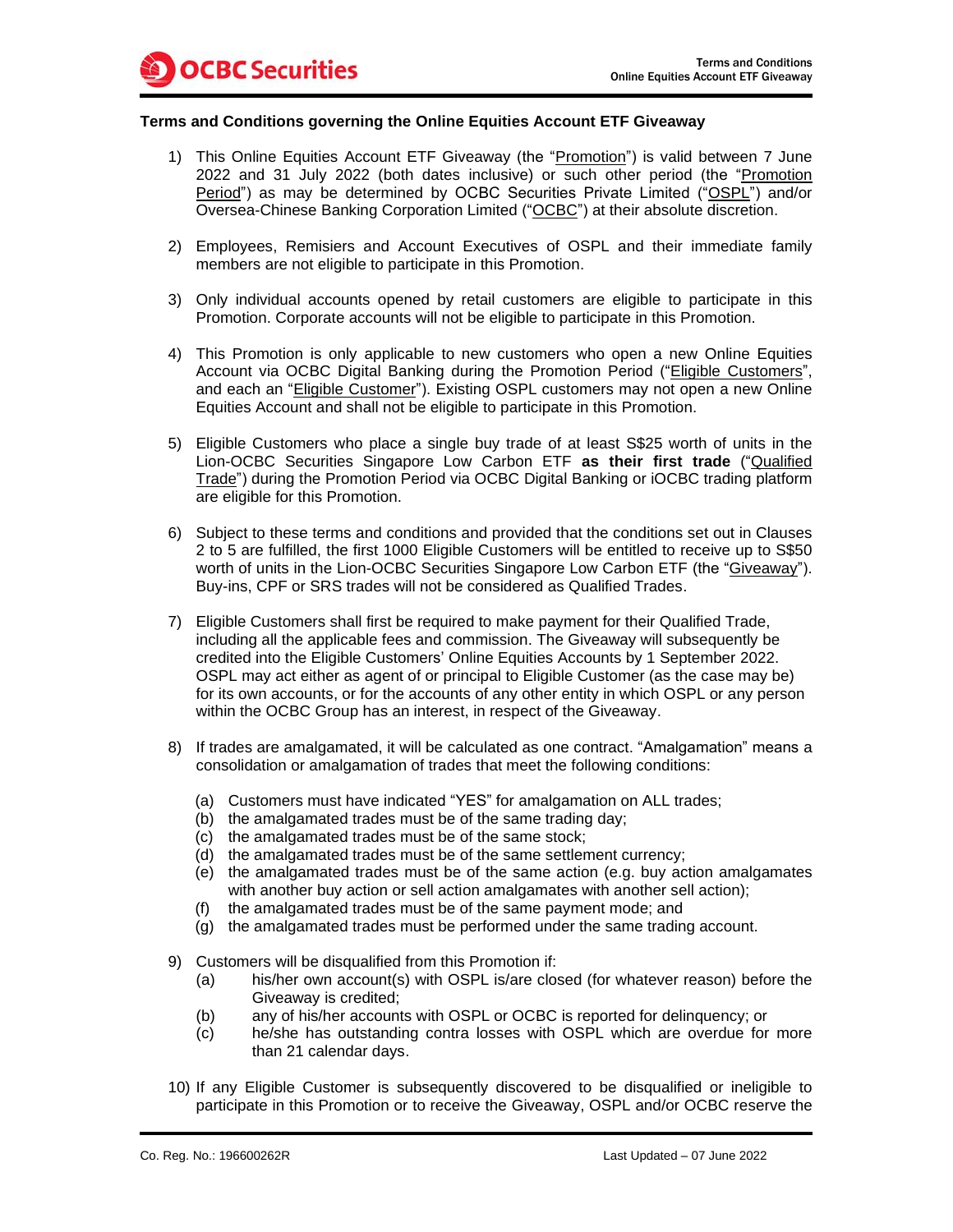right to (i) forfeit, withdraw or withhold the Giveaway at any time or (ii) (where the Giveaway has been credited and/or utilised) reclaim the Giveaway or request the relevant Eligible Customer to repay or compensate OSPL and/or OCBC in the amount equivalent to the Giveaway, to be determined by OSPL and/or OCBC at any time. No person shall be entitled to receive any payment or compensation from OSPL and/or OCBC should any Giveaway be forfeited, withdrawn, withheld or if any Giveaway is reclaimed by OSPL and/or OCBC or repay or compensate OSPL and/or OCBC for the relevant Giveaway for whatever reasons.

- 11) OSPL and/or OCBC may, at any time at its absolute discretion, without notice or assigning any reason therefore, (a) change the amount of the Giveaway or (b) replace or substitute the Giveaway with any other gift. OSPL and/or OCBC may also at any time at its sole and absolute discretion, without notice or assigning any reason therefor, terminate this Promotion or vary, supplement, amend or modify any one or more of these terms and conditions in any manner as it shall deem fit. Neither OSPL nor OCBC shall be liable to any person for any claims, costs, expenses, loss or damage suffered by any person as a result of the aforementioned matters.
- 12) The Giveaway is strictly not transferable to any party whatsoever. Further, the Giveaway is also not exchangeable for other forms of credit or otherwise, unless otherwise permitted by OSPL and/or OCBC in its sole and absolute discretion.
- 13) Neither OSPL nor OCBC shall be responsible for any loss to or damage incurred or suffered by any customers or any other person in connection with this Promotion, howsoever arising, including, without limitation, any error in computing trade commissions and trades, any breakdown or malfunction in any computer system or equipment and any notice which is misdirected or lost in the post.
- 14) The eligibility of each customer to participate in this Promotion and/or to receive the Giveaway shall be determined at the absolute discretion of OSPL and/or OCBC. The decision of OSPL and/or OCBC on all matters relating to the Promotion shall be final and no correspondence or appeal will be entertained.
- 15) In the event of any inconsistency between these terms and conditions and any brochure, marketing or promotional material relating to this Promotion, these terms and conditions shall prevail.
- 16) These terms and conditions shall be governed by the laws of Singapore and the participants in this Promotion hereby irrevocably submit to the exclusive jurisdiction of the courts of Singapore.
- 17) A person who is not a party to any agreement governed by these terms and conditions shall have no right under the Contracts (Rights of Third Parties) Act (Cap 53B) to enforce any of these terms and conditions. Without prejudice to the generality of the above, the consent of any third party is not required for any variation (including any release or compromise of any liability) or termination of these terms and conditions, notwithstanding any term herein to the contrary.
- 18) Without prejudice to these terms and conditions, all participants in this Promotion expressly and irrevocably permit and authorise OSPL and/or OCBC to reveal and disclose information regarding their particulars to the parties involved in organising, promoting and conducting this Promotion.